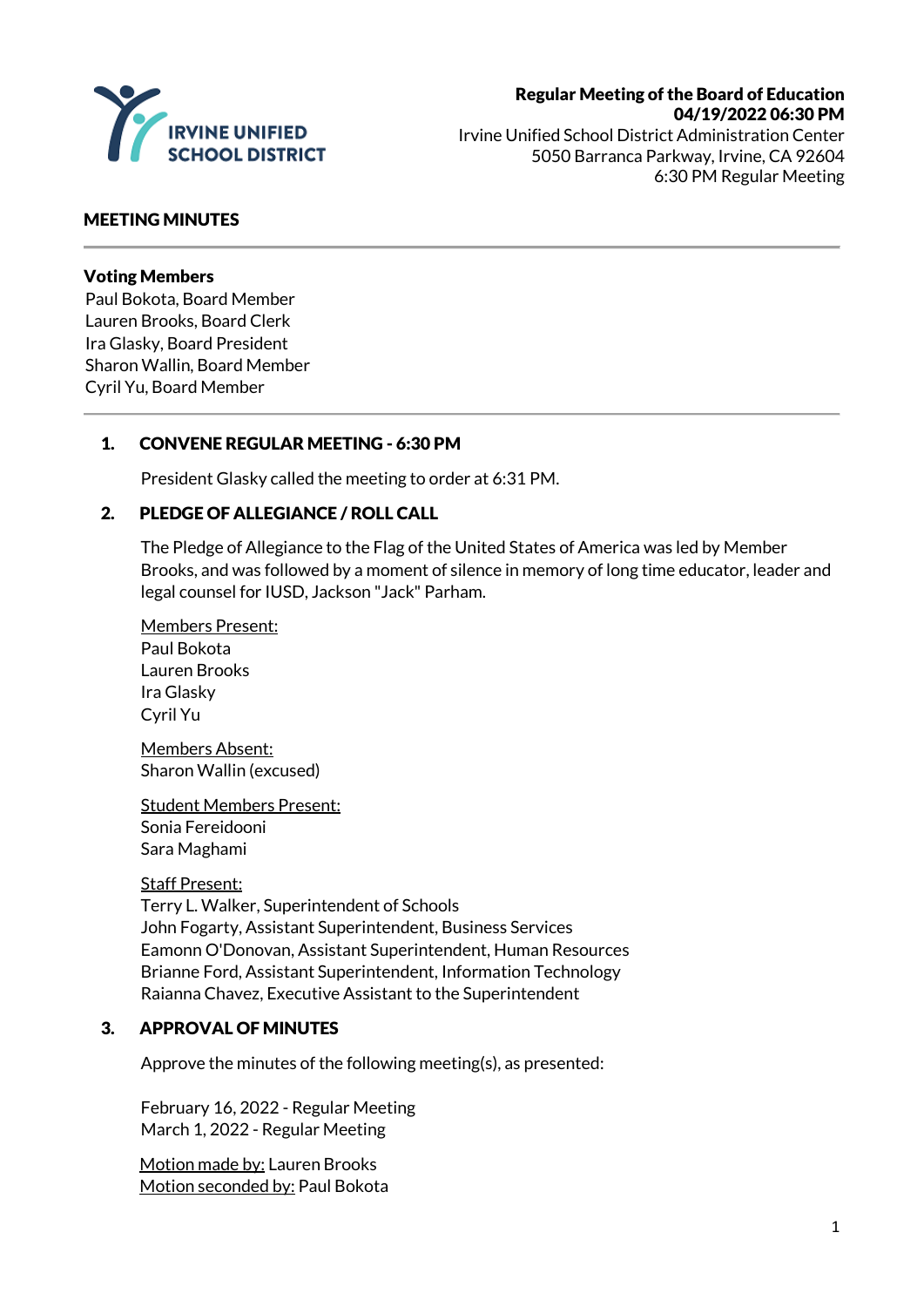Voting:

Paul Bokota - Yes Lauren Brooks - Yes Ira Glasky - Yes Sharon Wallin - Absent Cyril Yu - Yes

### 4. ADOPTION OF AGENDA

Adopt agenda, as presented.

Motion made by: Paul Bokota Motion seconded by: Lauren Brooks Voting: Paul Bokota - Yes Lauren Brooks - Yes Ira Glasky - Yes

Sharon Wallin - Absent Cyril Yu - Yes

# 5. SPECIAL PRESENTATIONS / RECOGNITIONS

### a. Irvine Unified Council PTA

Minutes:

Amy Liao, Legislative Advocacy Chair for Irvine Unified Council Parent Teacher Association (IUCPTA), shared her appreciation for the Board's support of the Student Advocacy Program, where students, from all seven high schools, participated in the program. She introduced Anjana Narasimhan from Northwood High School, Zoey Sun and Ezra Han from Woodbridge High School, and Sonia Fereidonni from Irvine High School, who provided their experiences with the program and also extended their appreciation.

#### b. Young Masters Art Show

Minutes:

Mary Earl Spencer, Assistance League of Irvine President, introduced Mahima Wuppalapati, 6th grade Santiago Hills Elementary student and Young Masters Art Show Cover Artist winner.

#### 6. PUBLIC COMMENTS

Minutes:

Debra Kamm addressed the Board regarding a concern.

### 7. STUDENT BOARD MEMBER REPORTS

Student Board Members Sonia Fereidonni and Sara Maghami reported on school activities and a video showcase of Student Board Member reports on school activities was provided by Michelle Kim, and Katie Peabody.

#### 8. SUPERINTENDENT'S REPORT

Minutes:

Superintendent Walker commented that the COVID-19 cases continue to trend positively in Orange County. The CDC's county transmission tracking indicates all of California is green, for low transmissions. The California Department of Public Health and the Orange County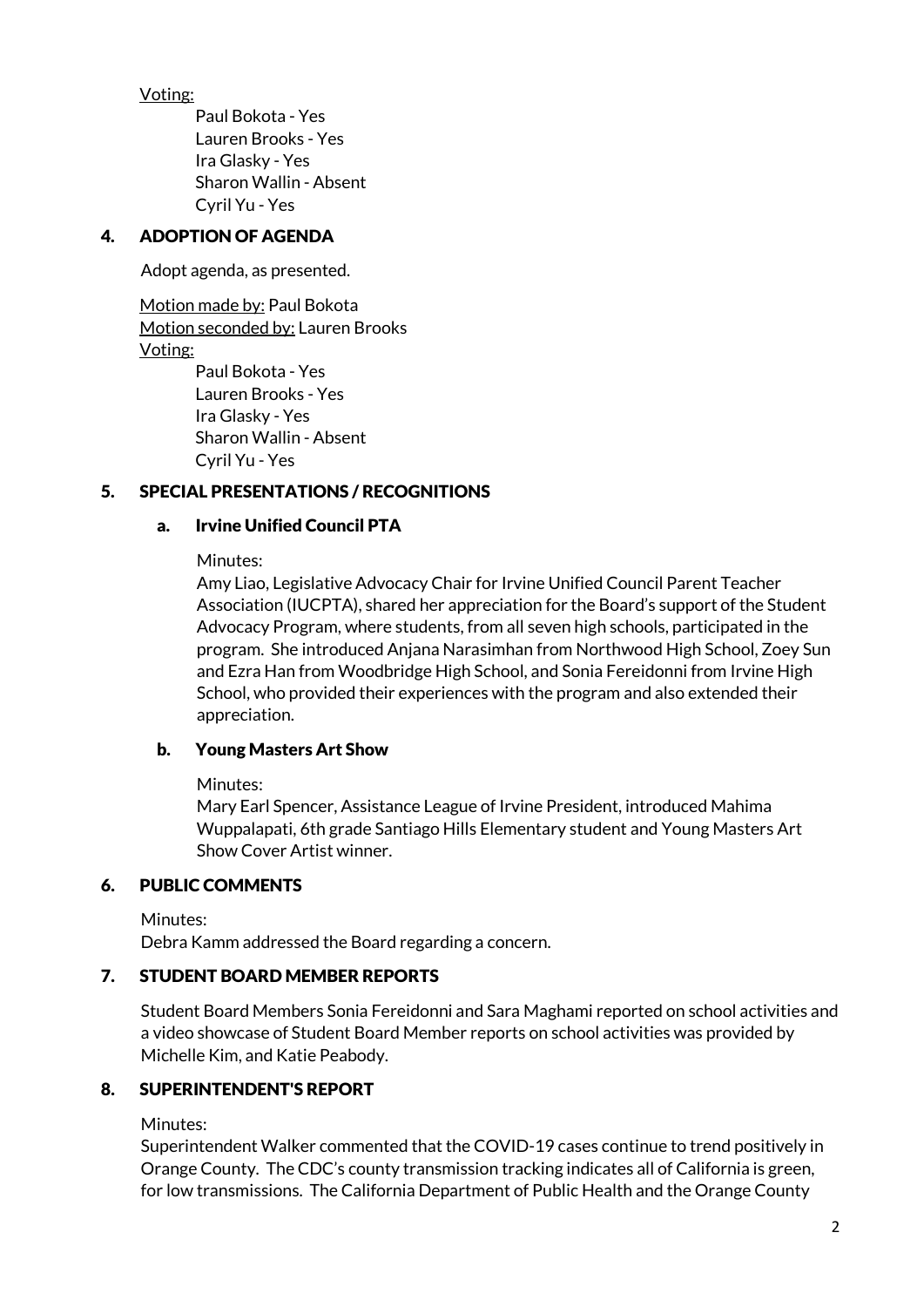Health Care Agency are still working to maintain and align the trends and guidance. The District has received a couple of inquiries regarding the Orange County Power Authority (OCPA); the District is still evaluating the OCPA, as IUSD has one of the largest solar installation portfolios in North America for a school district. Additionally, IUSD continues to expand those efforts, on our way to having net-zero emissions by the end of 2022. We've also contracted with TRANE, to be more energy efficient; which that project is currently at 81% complete.

Mental health continues to be a growing concern of which we remain focused. Representative Katie Porter recently acknowledged the work IUSD is doing around mental health, in her comments to congress noting IUSD is a model district. To further those efforts, IUSD has joined a working group for Mental Health and Social Emotional Wellbeing headed up by Dr. Veronica Kelley, Mental Health and Recovery Services Chief with OCHCA, to review investments and prioritize funding to enhance resources for schools.

In closing, he shared some recent recognitions, such as for the tenth consecutive year, IUSD has been recognized by the NAMM Foundation as being one of the best communities for music. IUSD was also one of six districts in the state to be recognized by the School Attendance Review Board for being a model program. Sierra Vista Middle School students are the state champions for the Science Olympiad; at which IUSD students received 16 gold medals out of 23 events. Woodbridge High School took third in the State Academic Decathlon and University High School came in fifth. Lastly, IUSD is celebrating their 50<sup>th</sup> Anniversary with a photo contest and other activities, be on the lookout for communications about that and our recent Measure E update.

# 9. ANNOUNCEMENTS AND ACKNOWLEDGMENTS

Minutes:

Board Members Bokota, Brooks, Glasky, and Yu reported on school, conference and meeting participation.

### 10. CONSENT CALENDAR

Approve Consent Calendar Item Nos. 11.a. – 15.a.

Motion made by: Paul Bokota Motion seconded by: Lauren Brooks Voting:

> Paul Bokota - Yes Lauren Brooks - Yes Ira Glasky - Yes Sharon Wallin - Absent Cyril Yu - Yes

### 11. CONSENT CALENDAR - Business Services

- a. Check Register Report
- b. Contract Services Action Report 2021-22/13
- c. Purchase Order Detail Report
- d. Exercise Option to Extend the Contract for Bid No. 18/19-01MO, Unit Cost Pricing for Roofing
- e. Exercise Option to Extend the Contract for Bid No. 18/19-02MO, Unit Cost Pricing for Floor Installation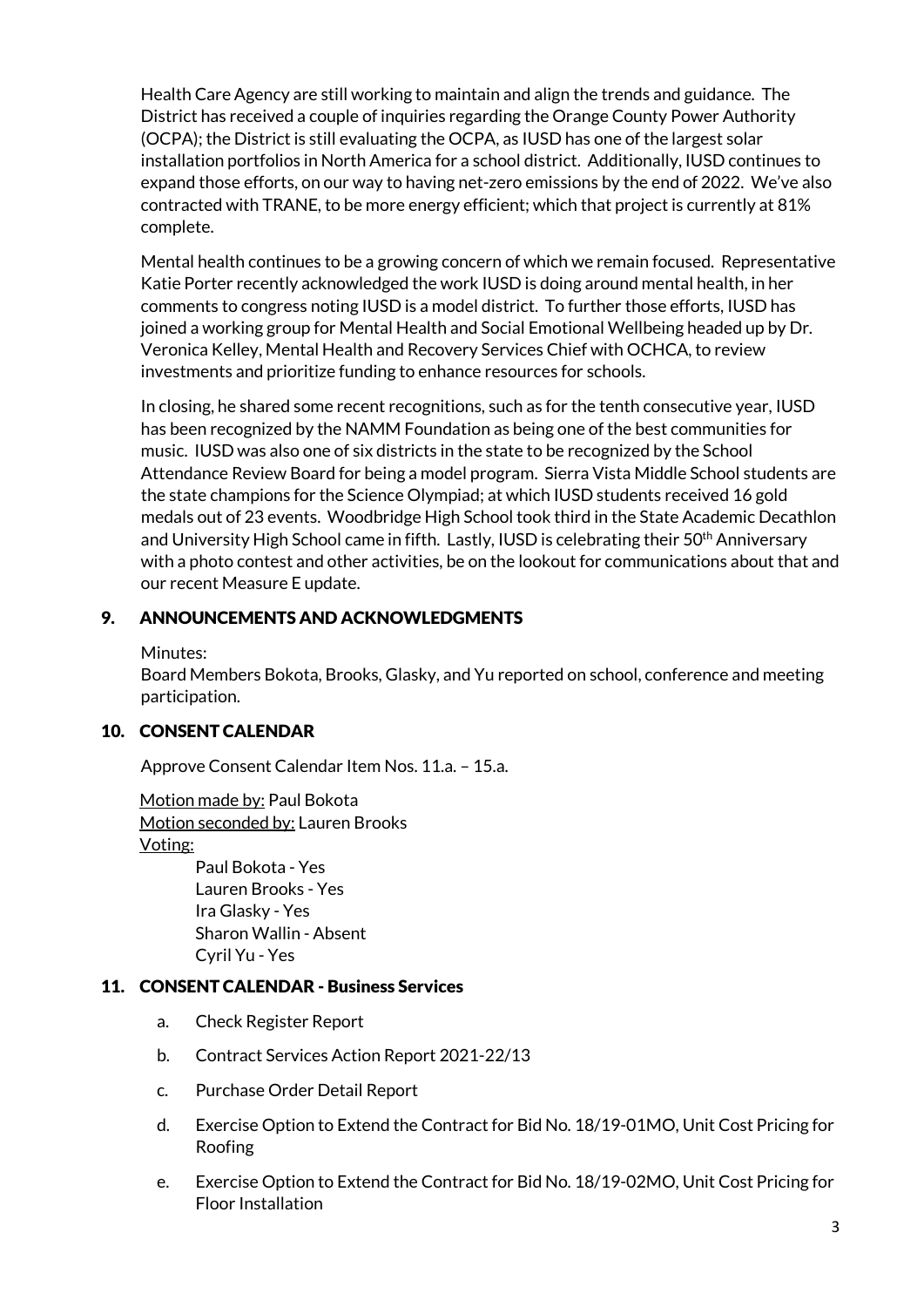- f. Exercise Option to Extend the Contract for Bid No. 18/19-03MO, Unit Cost Pricing for Asphalt
- g. Exercise Option to Extend the Contract for Bid No. 18/19-04MO, Paint & Maintenance **Services**
- h. Exercise Option to Extend the Contract for RFP No. 17/18-02IT, Assessment Platform
- i. Exercise Option to Extend the Education Technology Joint Powers Authority (Ed Tech JPA) Master Contract for the Purchase of a Notification System Platform
- j. Exercise Option to Extend the Education Technology Joint Powers Authority (Ed Tech JPA) Master Contract for the Purchase of a Nutrition Management Menu Planner Platform
- k. Receive Bids/Award Contract for Bid No. 21/22-01MO, Employee Uniform Rental & Laundering Services

### 12. CONSENT CALENDAR - Education Services

- a. Appointment of California Interscholastic Federation Representatives 2022-2023
- b. Career Technical Education Advisory Committee: Appointment of Committee Members
- c. Field Trips and Excursions
- d. Participation in Outdoor Education Science Camps for the 2022-23 School Year
- e. Quarterly Report on Complaints Pursuant to Ed. Code 35186(d)

### 13. CONSENT CALENDAR - Human Resources

- a. Certificated Personnel Action Report 2021-22/13
- b. Classified Personnel Action Report 2021-22/13

### 14. CONSENT CALENDAR - Special Education

- a. Special Education Settlement Agreement(s)
- b. Special Education Master Contract(s)

### 15. CONSENT CALENDAR - Superintendent

a. Conference Attendance

### 16. CONSENT CALENDAR RESOLUTIONS - Roll Call

Approve Consent Calendar Resolution Item Nos. 16.a. – 16.b.

Motion made by: Lauren Brooks Motion seconded by: Paul Bokota Voting:

Paul Bokota - Yes Lauren Brooks - Yes Ira Glasky - Yes Sharon Wallin - Absent Cyril Yu - Yes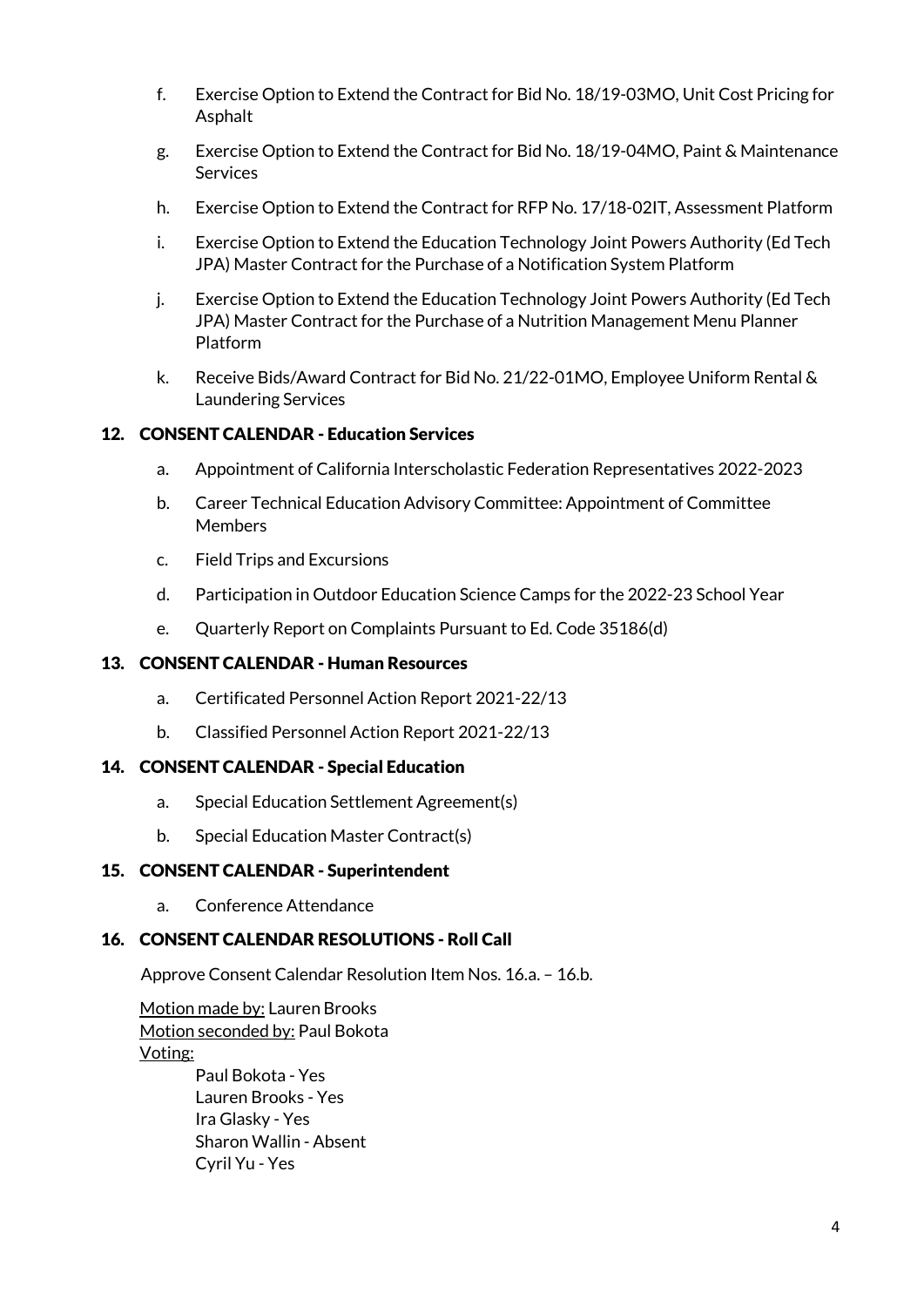- a. Resolution No. 21-22-31: Giving Notice of Intention to Dedicate Easement to Southern California Edison (SCE) - Irvine High School
- b. Resolution No. 21-22-32: Giving Notice of Intention to Dedicate Easement to Southern California Edison (SCE) - Portola High School

# 17. FACILITIES CONSENT CALENDAR

Approve Facilities Consent Calendar Item Nos. 17.a. – 17.c.

Motion made by: Paul Bokota Motion seconded by: Lauren Brooks Voting:

Paul Bokota - Yes Lauren Brooks - Yes Ira Glasky - Yes Sharon Wallin - Absent Cyril Yu - Yes

- a. Reallocation of Fees for Construction Management Services for Measure E Series 2 Modernization of Woodbridge High School and South Lake Middle School Project
- b. Request for Substitution of Subcontractor Bid Package No. 13 Solis Park School (Heritage Fields K-8 No. 03) Project
- c. Change Order Requests for the Measure E Series 2 Improvements Expansion Projects at University Park and Northwood Elementary Schools

# 18. ITEMS REMOVED FROM THE CONSENT CALENDAR

None.

### 19. ITEMS OF BUSINESS

### a. Public Hearing: Bargaining Proposal Regarding the 2022-2025 Agreement Between the California School Employees Association Chapter #517 and the Irvine Unified School District

After holding the public hearing and considering all comments, adopt the proposal of the California Schools Employee Association Chapter #517 in order to initiate the bargaining process of the identified Articles.

Minutes:

President Glasky opened the public hearing at 7:22 PM, received no comments and closed the public hearing at 7:23 PM.

Motion made by: Paul Bokota Motion seconded by: Lauren Brooks Voting:

Paul Bokota - Yes Lauren Brooks - Yes Ira Glasky - Yes Sharon Wallin - Absent Cyril Yu - Yes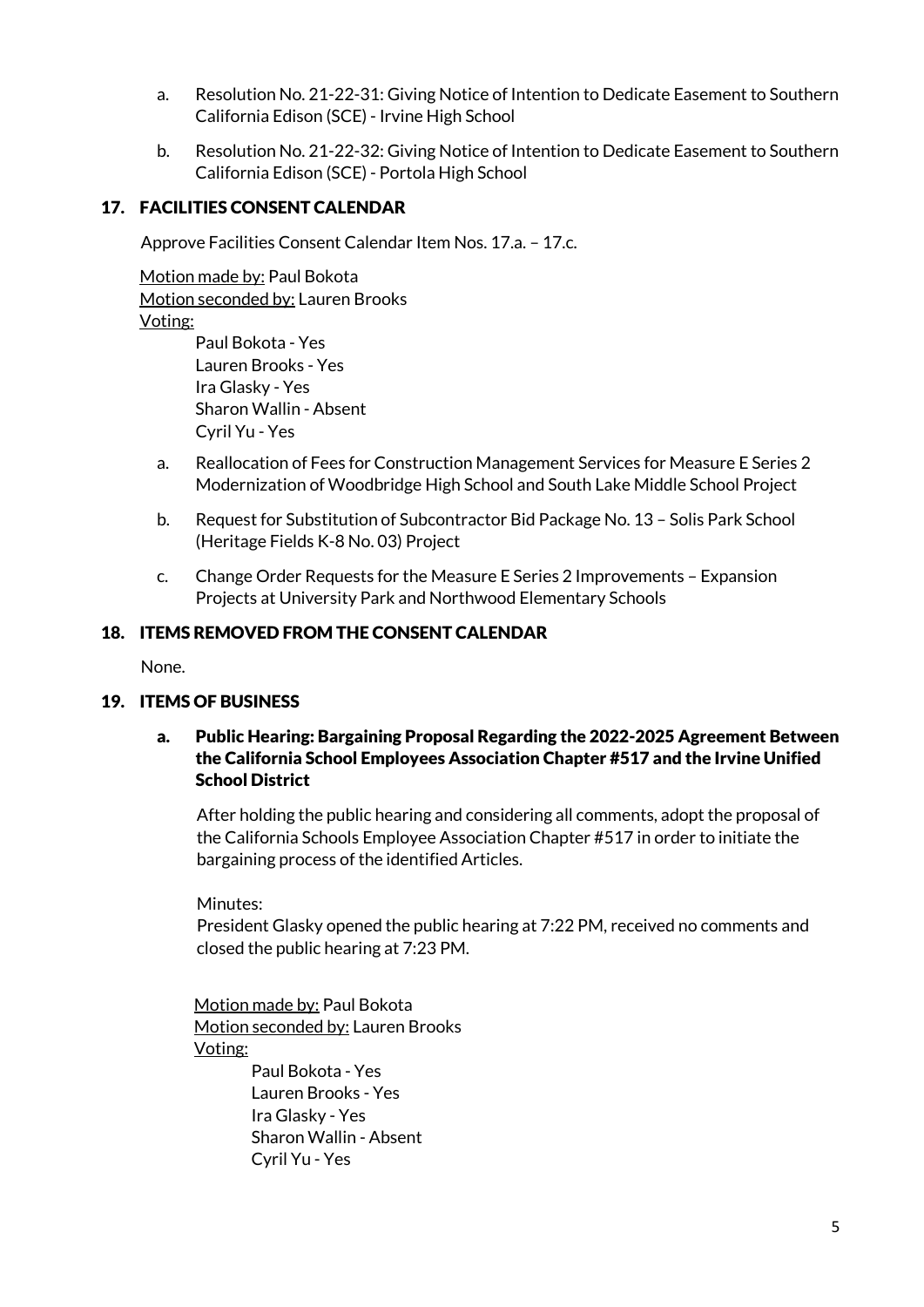#### b. Public Hearing: Bargaining Proposal Regarding the 2022-2025 Agreement Between the Irvine Unified School District and the California School Employees Association Chapter #517

After holding the public hearing and considering all comments, adopt the proposal of the Irvine Unified School District in order to initiate the bargaining process of the identified Articles.

Minutes:

President Glasky opened the public hearing at 7:23 PM, received no comments and closed the public hearing at 7:24 PM.

Motion made by: Paul Bokota Motion seconded by: Lauren Brooks Voting: Paul Bokota - Yes

Lauren Brooks - Yes Ira Glasky - Yes Sharon Wallin - Absent Cyril Yu - Yes

### c. Resolution No. 21-22-30: Non-Reelection of Temporary Certificated Employees - Roll Call

Adopt Resolution No. 21-22-30: Non-reelection of temporary certificated employees as identified in order to effectuate the reduction in particular services.

Motion made by: Paul Bokota Motion seconded by: Lauren Brooks Voting: Paul Bokota - Yes Lauren Brooks - Yes

Ira Glasky - Yes Sharon Wallin - Absent Cyril Yu - Yes

### d. First Reading - Proposed Revision to Board Policy 5141.52: Suicide Prevention

Approve for second reading and adoption, proposed revisions to Board Policy 5141.52: Suicide Prevention, as revised.

Minutes:

Tammy Blakely, Executive Director of Student Services, presented the proposed revisions to Board Policy 5141.52 Suicide Prevention changes proposed in accordance with AB 1767, which expands Education Code Section 215 to include grades Kindergarten through grade 12. The revisions modify language to align with the most current terms and definitions.

Members Glasky, Brooks, Bokota and Yu requested the bullet from the Administrative Regulation that reads, "Contact parents/guardians/caregivers as soon as possible", be added to the end of the first paragraph in the Intervention section of the Board Policy.

Speaking to the topic: Ryan Heath and Tiffany Craft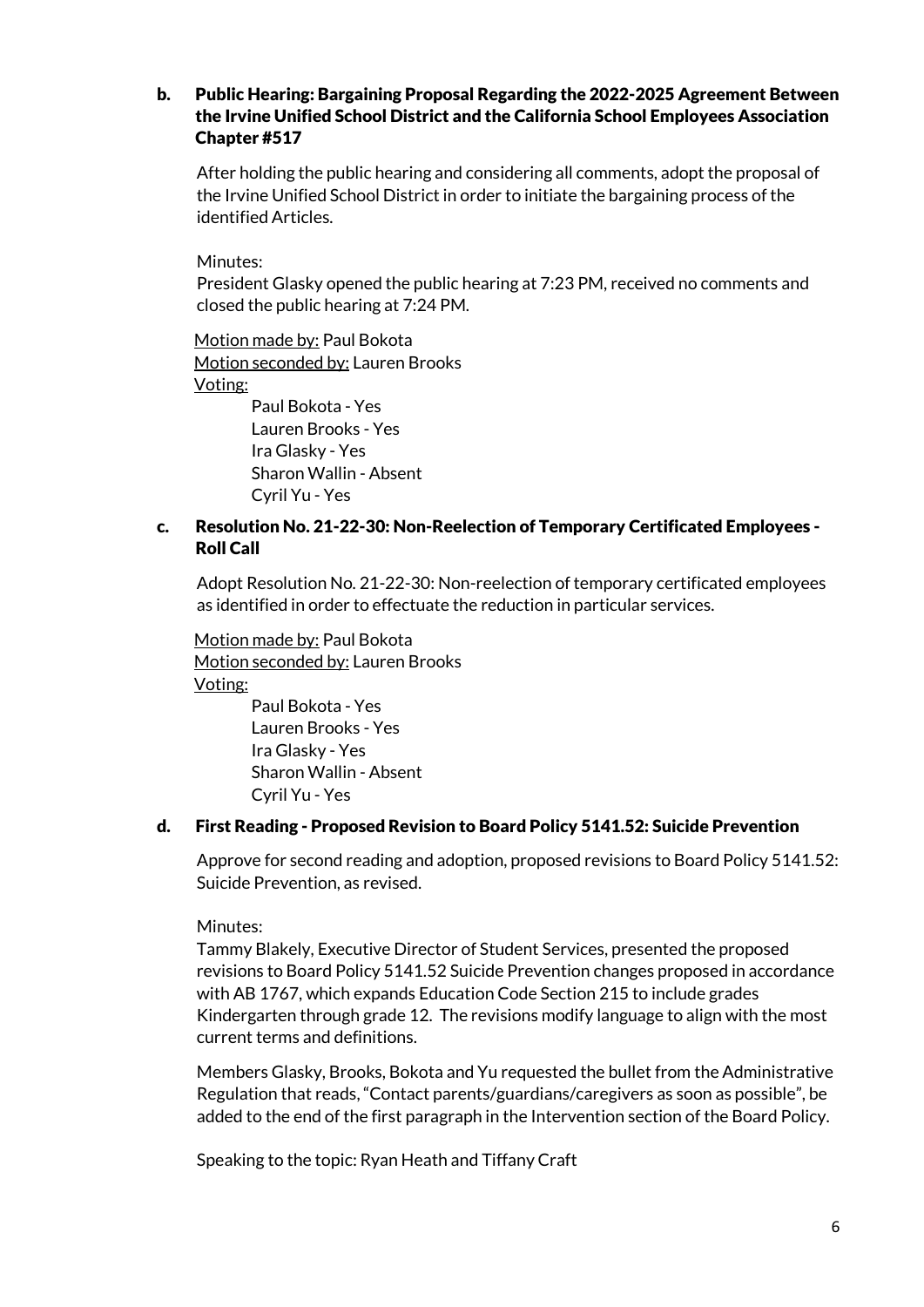The Board waived the second reading and approved the proposed revisions to Board Policy 5141.52: Suicide Prevention, as revised.

Motion made by: Lauren Brooks Motion seconded by: Paul Bokota Voting:

> Paul Bokota - Yes Lauren Brooks - Yes Ira Glasky - Yes Sharon Wallin - Absent Cyril Yu - Yes

# e. Consideration and Adoption of Resolution No. 21-22-27 Statutory School Fee Increase **–** Roll Call

After holding a Public Hearing on March 15, 2022 and considering all comments, adopt Resolution No. 21-22-27 increasing the school facilities fees on both residential and commercial/industrial development within the non-mitigated areas of the Irvine Unified School District.

Minutes: Speaking to the topic: Adam Wood

Justin Rich, Senior Director for Cooperative Strategies, responded to the concerns raised in regard to school capacity generation and student generation rates, noting that there are more than 7,000 currently known units still to be built within the district. Additionally, he also noted that TK will be a burden in regard to enrollment and available space in the coming years.

Motion made by: Paul Bokota Motion seconded by: Lauren Brooks Voting: Paul Bokota - Yes

Lauren Brooks - Yes Ira Glasky - Yes Sharon Wallin - Absent Cyril Yu - Yes

### f. Irvine Public Schools Foundation Funding Priorities 2022-23

Approve the submission of a formal request to IPSF for the 2022-23 school year priorities, as described.

Motion made by: Lauren Brooks Motion seconded by: Paul Bokota Voting: Paul Bokota - Yes

Lauren Brooks - Yes Ira Glasky - Yes Sharon Wallin - Absent Cyril Yu - Yes

#### 20. PUBLIC COMMENTS

Minutes: None.